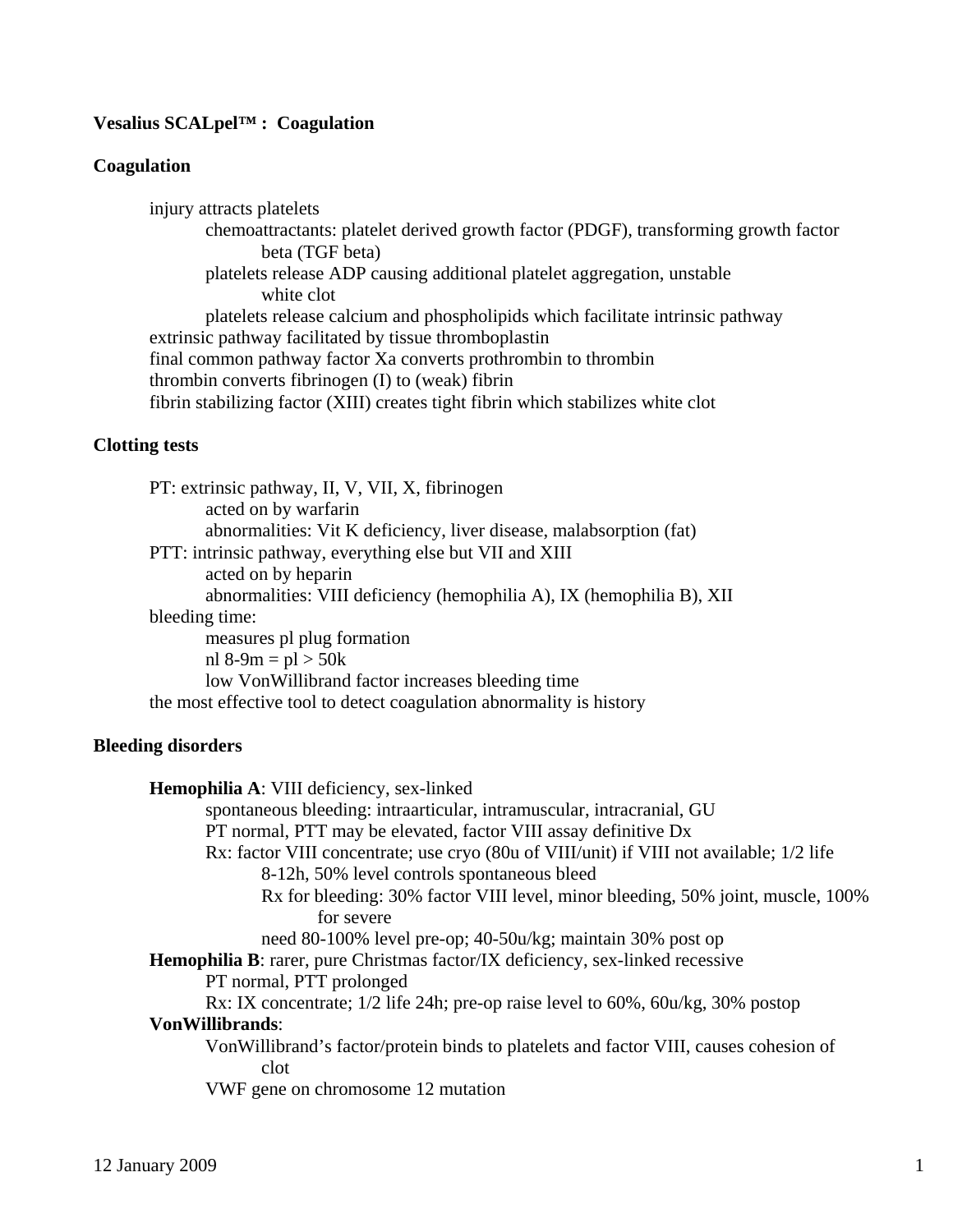autosomal dominant, abnormal VWF protein synthesis VonWillibrand more common than hemophilia 70% abnormal platelet adhesion, count may be normal affects males and females (v. hemophilia males only) platelet dysfunction (v. normal platelet function in hemophilia) increased bleeding time, petecheae, purpura, menorrhagia Rx: cryoprecipitate (FFP if cryo not available), achieve level >30% DDAVP/desmopressin: hormone which causes release of VonWillibrand's factor from endothelial cell storage sites **thrombocytopenia**: most common acquired bleeding disorder most common hematological abnormality in critically ill patients seen in 20% of ICU patients hypothermia prevents clotting, normal platelet life 2-3d etiology: decreased production, sequestration, destruction (valve, DIC, HITT), sepsis, shock, ASA, NSAIDS, drugs, VWb clinical bleeding @ 30K bank blood has few platelets, and decreased function of remaining 1 unit fresh whole blood -> 50k pl in 50cc, no X-match necessary platelet pack 5K/u @ 1h, 10pk -> 50K FFP contains near normal levels of most clotting factors except platelets (3% increase in factors/u FFP) plasmapheresis results in 30-60K increase **heparin-induced thrombocytopenia** (**HIT**), 5% incidence with any form/route of heparin venous thrombosis most common presentation pl <150K or 50% of baseline onset 4-14 days after start heparin therapy, two types mild form (HIT-I): transient sequestration of platelets with heparin Rx, 15% incidence 4d, minimal decrease platelets, direct effect of heparin on platelets not immunological, no thrombosis, resolves without discontinuing heparin severe/immune HIT (HIT-II): 4-14d, (within hrs if prior exposure to heparin) usually due to IV unfractionated heparin suspect if  $> 30\%$  decrease in platelets or level  $< 100K$ , thromboembolic events, resistance to anticoagulation delayed recognition poor outcome heparin-associated antiplatelet IGg antibody (HAA) + pl factor 4 -> pl activation/aggregation, XS thrombin generation, venous and arterial thrombosis test for HAA: if negative, can resume heparin Rx: stop unfractionated heparin, replace with direct thrombin ihibitor (argatroban, lepirudin) fondaparinux: similar action to LMWH, does not cause immune mediated thrombocytopenia (HIT) **recombinant VIIa** (**rVIIa**) hemostatic: combines w tissue factor to act on thrombin and activate platelet factor V & VIII stimulates thrombosis and platelet thrombus generation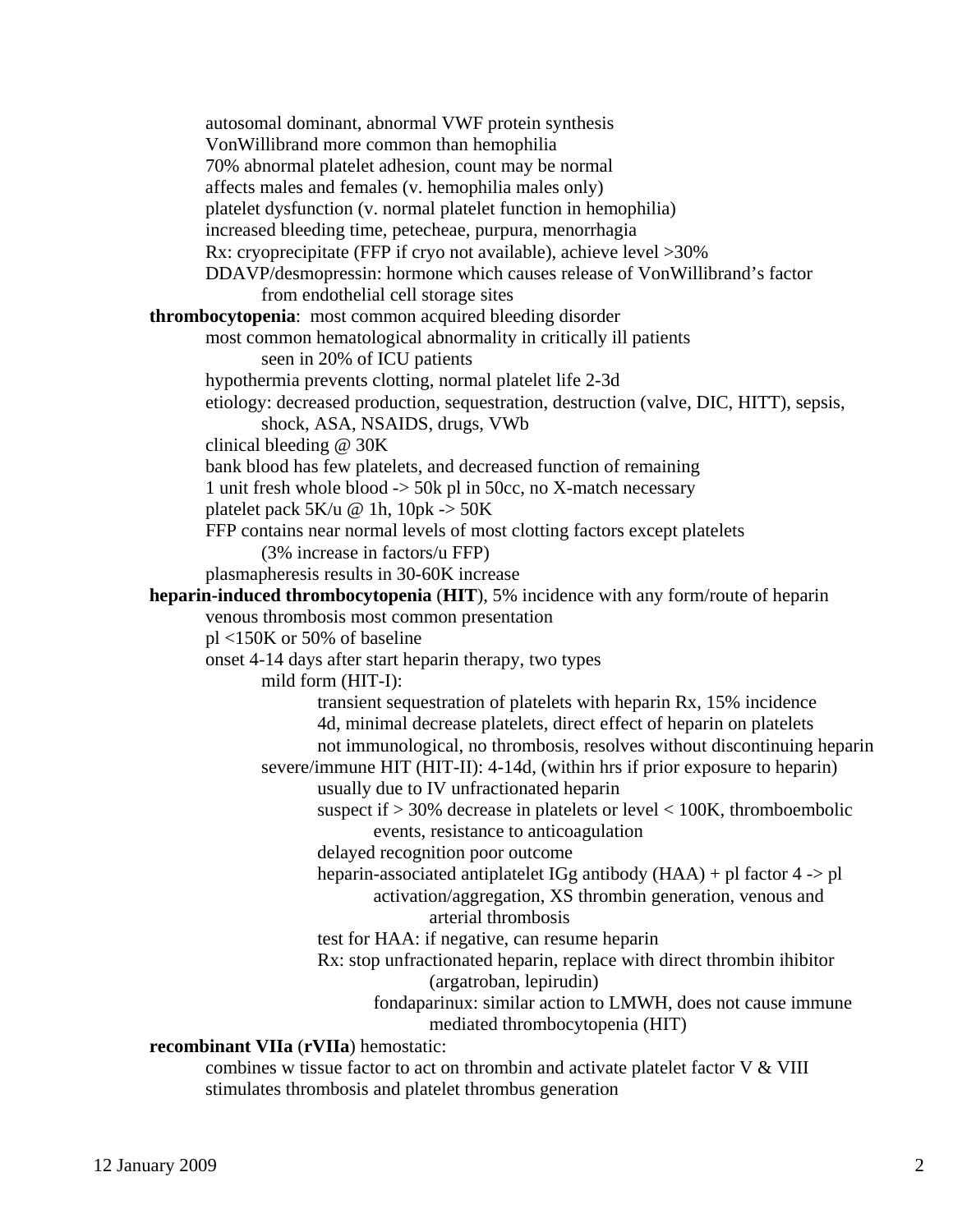activates IX & X causing thrombin burst, fibrin clot bypasses intrinsic cascade and shortens time to clot formation prothrombotic for hemophilia A & B greatest effect at injury site, not systemic use in emergency reversal of coumidin especially with intracerebral hemorrhage, bleeding trauma patients (after surgical hemostasis) with coagulopathy, perioperative hemorrhage, platelet related bleeds, bone marrow transplant, hepatic dysfunction, hepatic transplant, neonatal/pediatric bleeding 10% incidence of hypertension

### **Hypercoagulable states**, **congenital**

| <b>Factor V Leiden:</b> autosomal dominant (altered amino acid sequence on V)                    |
|--------------------------------------------------------------------------------------------------|
| 20% of patients with thrombosis, 5% of Caucasians, less African, Asian                           |
| heterozygous 7X increased clotting risk, homozygous 80X                                          |
| G20210A: another amino acid in the V chain; autosomal dominant, 4X thrombosis risk               |
| 7% of patients with thrombosis, 3% of caucasians                                                 |
| antithrombin III deficiency: ATIII inhibits coagulation proteases that inhibit thrombosis,       |
| inactivates thrombin, Xa, XII, XI & IX; enhanced by heparin; increased risk                      |
| DVT/PE                                                                                           |
| congenital form: autosomal dominant, 0.03% of pop, in 5% of pts with DVT                         |
| suspicious: young DVT, idiopathic, FH, recurrent, thrombosis resistant to                        |
| heparin, unusual locations, during pregnancy                                                     |
| high risk patients: OR, infection, trauma; give prophylaxis                                      |
| if AT activity $\langle 70\%$ give heparin or coumidin                                           |
| if contraindicated, give AT to 80-120% level                                                     |
| enoxaparin, dextran, heparin not sufficient                                                      |
| IVC filter if none of the above possible                                                         |
| acquired: massive thrombosis, DIC, heparin Rx, liver disease, GI/GU protein loss                 |
| Dx: ATIII assay                                                                                  |
| Rx: heparin followed by warfarin, antiplatelet Rx                                                |
| protein C deficiency: inhibits the procoagulant system, lack normal ability to prevent clot      |
| degrades V, VIII; hepatic synthesis requires vit K                                               |
| autosomal dominant, variable penetrance; homozygous inheritance early death                      |
| recurrent DVT/PE, test for decreased concentration protein C                                     |
| Rx lifelong heparin to warfarin                                                                  |
| protein S deficiency: cofactor of protein C; vitamin K dependent hepatic synthesis               |
| autosomal dominant, effects and Rx same as protein C                                             |
| increased XII > $90^{\text{th}}$ percentile 2X risk of thrombosis; may account for 11% of venous |
| thrombotic events                                                                                |

**Hypercoagulable states**, **acquired** (more common than congenital)

 disseminated intravascular coagulation (DIC): thromboplastic material in circulation general: surgery (1/2 of DVTs start in the OR), trauma, immobility, age, malignancy, pregnancy, prior hx DVT/PE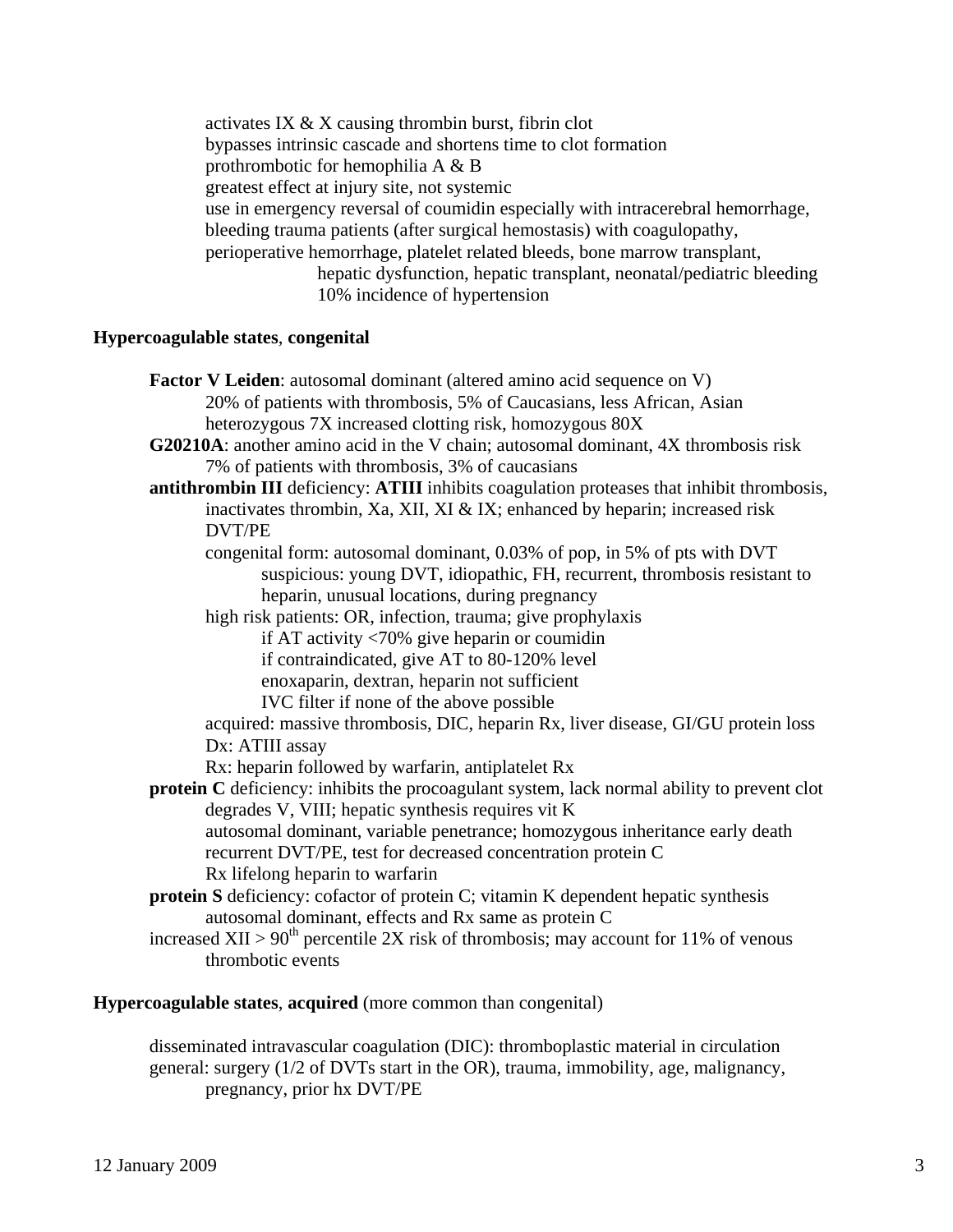**antiphospholipid antibodies**: most common of the acquired protein defects most commonly seen with autoimmune diseases (initially found with SLE) associated with 25% of unexplained thrombotic events Rx heparin **thrombocytosis**: myeloproliferative disorders, post-splenectomy (problems when reach 1M), inflammatory disease, malignancy rarely symptomatic; Rx ASA, rarely plasmapheresis necessary platelet inhibitors: ASA: weak inhibitor, blocks only one pathway, arichidonic to thromboxane; blocks cyclooxygenase activity of prostaglandin synthetase (COX1) and COX2 for the 3-5d life of the platelet **plavix**/clopidogrel: selective inhibition of ADP receptor-mediated aggregation; associated with increased bleeding, transfusion requirement, stop 5-7d before OR; in emergency give platelet transfusion **reopro**/abciximab (-ab indicates monoclonal antibody): inhibit platelet glycoprotein IIb/IIIa receptor; most potent for high risk for coronary event who undergo intervention (e.g. angioplasty) within 2d of hospitalization; severe drop in platelets; 9d to normal platelet count **pletal**/cilostozol: reversible phosphodiesterase III inhibition, increases availability of camp, causes vasodilatation, platelet inhibition; may improve walking distance in claudication; weak inhibitor of platelet aggregation; 5-7d **NSAIDS**: inhibit thromboxane-dependent platelet function by reversibly inhibiting COX1 at high dose, not clinically therapeutic, 24h reversal

## **DVT/PE**

 anticoagulation: INR 2.5-3 usually adequate, intensive up to 3.5 High risk for DVT/PE: closed head injury (GCS  $\langle 8 \rangle$ , pelvic & long bone fx, multiple long bone, spinal cord injury, hx DVT/PE, age, obesity, immobility >3d, femoral V catheter >24h, multiple transfusions, abnormal coags on admission mechanical prophylaxis: foot pump, sequential pressure devices (increase femoral vein flow, fibrinolytic activity); pts remove pressure devices because hot, especially when sitting and need them most **low dose heparin**: 5K units 2-3X/d reduces DVT from 25% to 9%, PE from 1.2% to 0.5% increase minor bleeding 4-6% no significant difference in major bleeding not effective prophylaxis in trauma patients lo dose anticoagulation decreases cath thrombosis **low molecular weight heparin**: better than low dose in trauma, 10X cost of unfractionated binds to antithrombin III increasing its anti factor Xa activity activated PTT not useful for monitoring cleared by kidney, adjust dose in renal impaired trauma, ortho, general surgery, pelvic fx pts. treated with bed rest